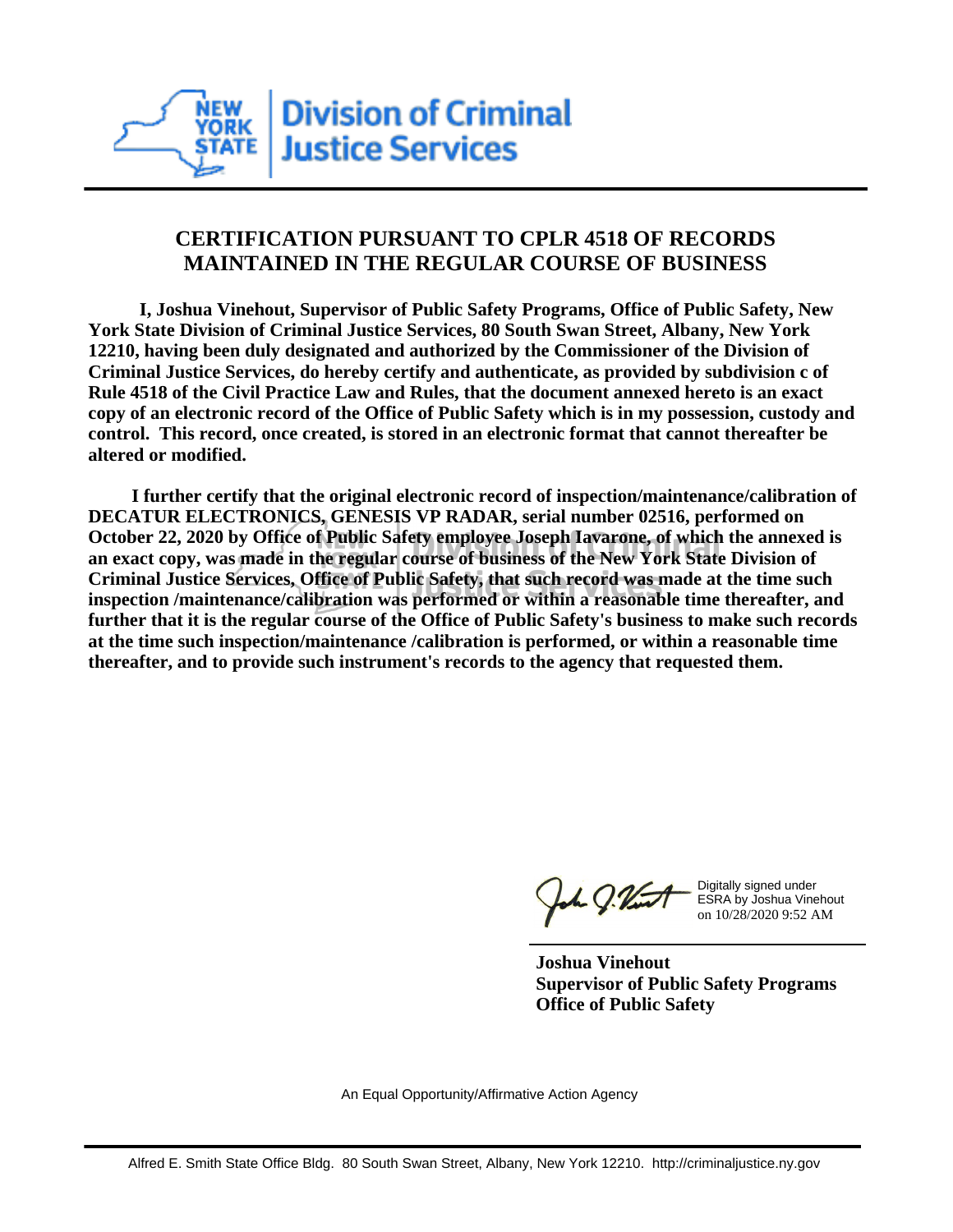## **RADAR RECORD OF INSPECTION / MAINTENANCE / CALIBRATION**

## **Name of Submitting Agency: Stony Point Town Police Department Manufacturer: DECATUR ELECTRONICS Model: GENESIS VP Date: October 22, 2020 Serial Number: 02516**

 **I hereby certify that DECATUR ELECTRONICS RADAR, model GENESIS VP, serial number 02516/ / N/A / / N/A, has been calibrated using standards whose accuracies are established by the National Bureau of Standards, or have been derived by the ratio type of self calibration techniques. Calibration has been effected by controlled tests performed on the date indicated above.**

| <b>Test No</b> | <b>Internal Standard</b>                   | <b>Test Result</b> |
|----------------|--------------------------------------------|--------------------|
|                | <b>PAS MPH</b>                             | <b>PAS MPH</b>     |
| <b>Test No</b> | <b>Certification Standard (Stationary)</b> | <b>Test Result</b> |
|                | 77 MPH                                     | 77 MPH             |
|                | 33 MPH<br><b>YORK</b>                      | <b>33 MPH</b>      |
| <b>Test No</b> | <b>Certification Standard (Moving)</b>     | <b>Test Result</b> |
|                | N/A MPH                                    | N/A MPH            |
|                | N/A MPH                                    |                    |

**Turning Fork Certification / Date of Certification: October 22, 2020**

| <b>Serial Number</b> | <b>Frequency</b> | <b>Test Result</b> |
|----------------------|------------------|--------------------|
| フハクト                 | , H7<br>5589     |                    |

**The above stated tuning fork has been tested and found to oscillate at 5589 Hertz. It will cause a calibration signal of 77 MPH when used with a Doppler traffic radar operating at 24,150 Mhz.**

| <b>Serial Number</b> | <b>Frequency</b> | <b>Test Result</b> |
|----------------------|------------------|--------------------|
| 76060-               | 2391 HZ          | 33 MPH             |

**The above stated tuning fork has been tested and found to oscillate at 2391 Hertz. It will cause a calibration signal of 33 MPH when used with a Doppler traffic radar operating at 24,150 Mhz.**

 **I further certify that the entries made in these records were made at the time that the inspection /maintenance/calibration of the above identified RADAR was performed, or within a reasonable time thereafter.**

 *page 1 of 2* 

Digitally signed under ESRA by Joseph Iavarone on 10/22/2020 12:29 PM

**Joseph Iavarone Highway Safety Equipment Technician Office of Public Safety**

**\_\_\_\_\_\_\_\_\_\_\_\_\_\_\_\_\_\_\_\_\_\_\_\_\_\_\_\_\_\_\_\_\_\_\_\_\_**